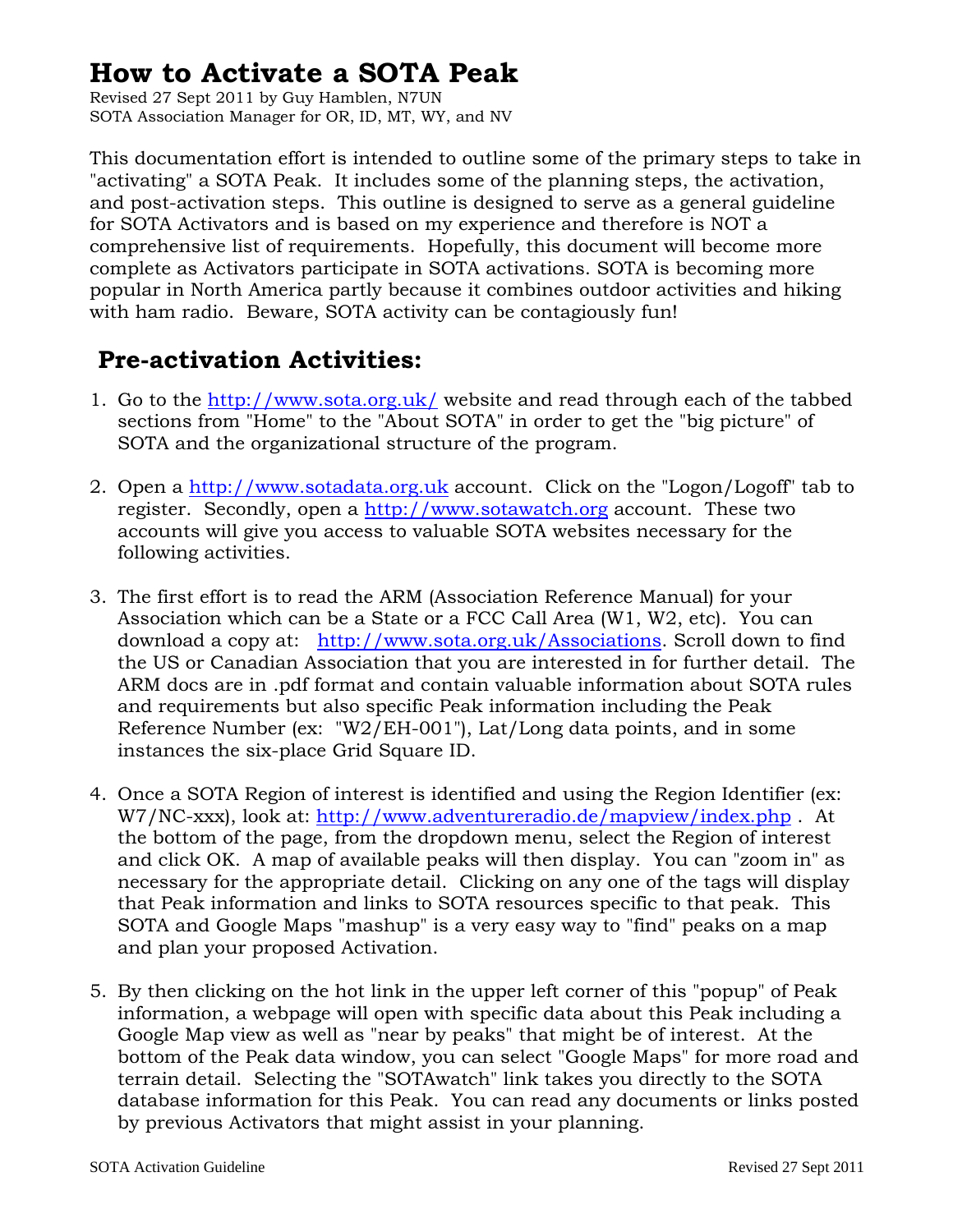- 6. Check with any governmental agencies that might have specific information such as road outages or maintenance detours, trailhead access information, or other restrictions that might impact your Activation. Usually the Forest Service has up-to-date information about road or trail access information. Generally the ARM document will have specific links or phone numbers for your State or Region for local weather or road reports. In the summer time many backcountry roads are closed either for logging, fire restrictions, or maintenance.
- 7. Other very good Peak information resources include:
	- a. <http://listsofjohn.com/>
	- b. <http://www.summitpost.org/>
	- c. <http://peakbagger.com/>
- 8. Check the weather forecast appropriate for your State or Region and plan accordingly. Remember, if you get wet, hypothermia is a very real problem especially if the wind is blowing or the ambient temperatures are less than 60fdegrees. **Always** pack rain gear. You never know when your Activation may get prolonged for whatever reason.
- 9. If you have any general questions about the Activation process, join <http://groups.yahoo.com/group/nasota/> which is a Yahoo reflector for all SOTA activities in North America. There is a wealth of SOTA experience on this reflector with folks very glad to help or answer questions.
- 10. The [http://www.sotawatch.org](http://www.sotawatch.org/) website is both a "spotting" (where your Activation is spotted, similar to the DXcluster) and an "alerting" capability where your planned Activation is posted prior to the Activation. Click on the "new Alert" hotlink and enter your specific information for your planned Activation. All times are in UTC and the SOTA "activation day" is 0000 UTC to 2359 UTC. Many "Chasers" actively monitor this webpage in order to make contact with you. Generally, "no alert, least number of qso's" is a guideline.
- 11. Determine local 2m FM repeaters that have coverage for your Activation Peak. In the USA, there are very few locations without coverage. Introduce yourself on the repeater as many locals will be very interested in your activity plus it becomes a "safety net" in case you or others you meet on your hike need any kind of assistance. If you have APRS capability, announce your SSID and links to [http://aprs.fi.](http://aprs.fi/)
- 12. Post your planned Activation information on any number of websites or reflectors dedicated to field or portable operations. Some favorites are the QRP-L reflector, HFPack, SOTA NA, etc. Shamelessly promote your Activation with your local hams! Remember, qso's via repeater are not allowed for SOTA points but certainly use a local repeater for safety communications and "spotting" purposes.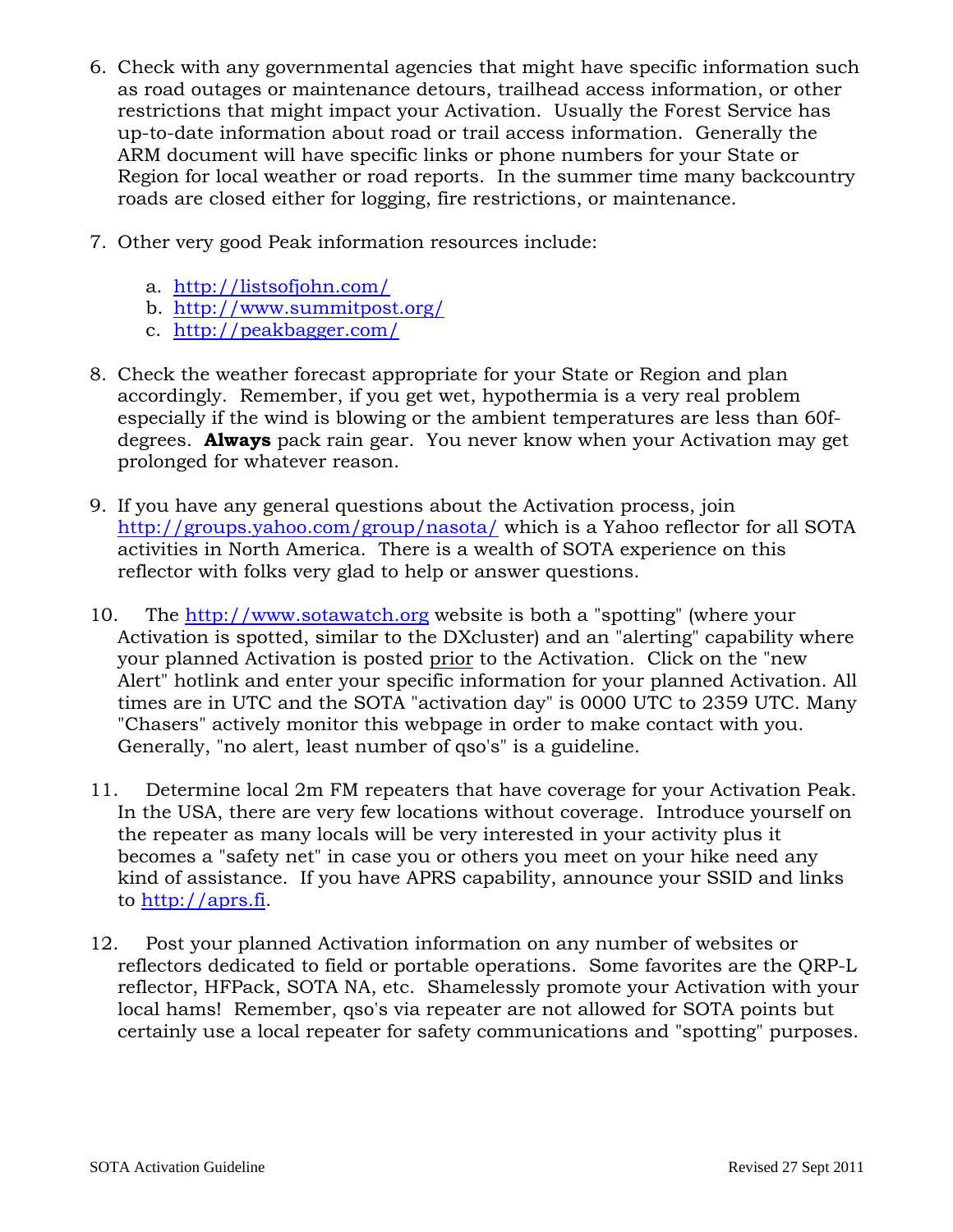## **Activation Activities:**

- 1. Be safe! An Activation is for your enjoyment and should not be regarded as a requirement. Many Activators do turn back if an "obstacle" occurs such as weather (rain, cold, windy, hot, etc) or access is denied, unsafe, or unavailable. **Do not** feel obligated to push forward because of all your preparations.
- 2. Give yourself plenty of time both before starting your hike and certainly for your return. Plan for "stuff" to just happen which will delay your Activation. "Murphy" enjoys these trips also!
- 3. Log (somehow) your qso's. Date, time, call, etc. You will need this log later for SOTA documentation and the Awards program information. A pencil and a small spiral notebook are favorites for manual logging.
- 4. A 4-QSO minimum is a SOTA requirement within the "Activation Zone" for the Peak. See your ARM document for specific information for your Association concerning the Activation Zone. Note that the Activation Zone is defined as **vertical feet** below the actual summit peak. This generally gives you a lot of location setup choices to either avoid other hikers or to get out of windy conditions. Most Activators call "CQ SOTA" on or near the traditional QRP or VHF calling frequencies.
- 5. SOTA operations are on the "honor system" to adhere to the minimum number of Rules and requirements for an Activation. Please note any unsafe conditions encountered and please report them to the Association Manager.